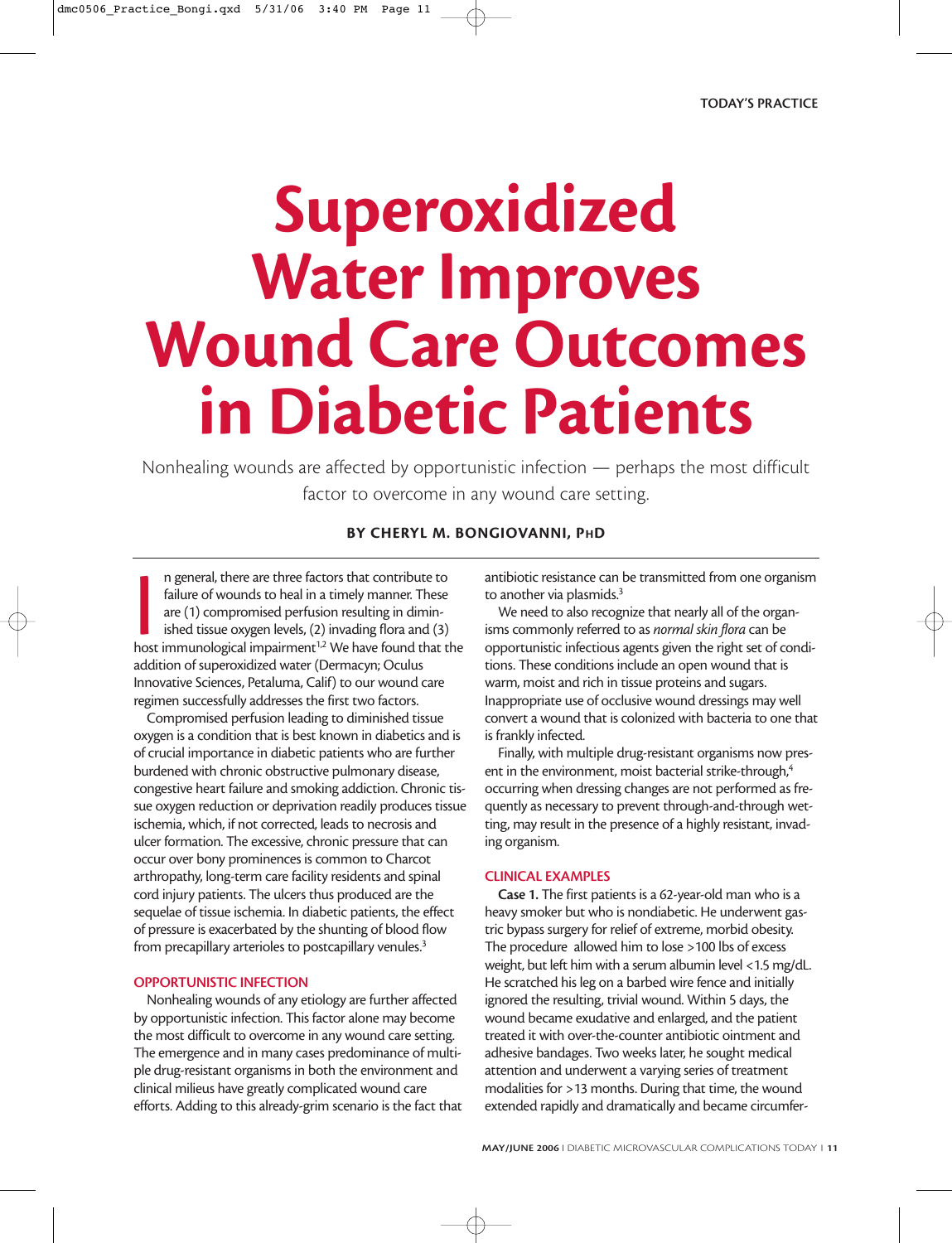

**Figure 1. A 62-year-old man without diabetes who was a heavy smoker scratched his leg on barbed wire (A). Within 2 hours of flushing with superoxidized water under pressure, soaking in superoxidized water and wound dressing, there was a clear reduction in bioburden (B).**

ential roughly 5 months prior to his referral to the specialty wound clinic. At the time of referral, the patient had been advised to undergo above-knee amputation (Figure 1A).

We cultured the wound and found several *Pseudomonas* species, two of which were not sensitive to any of the antibiotics tested. We thoroughly flushed the wound with superoxidized water under 8 pounds per square inch (psi) of pressure to remove crusted matter and disrupt the abundant, mucopolysaccharide biofilm. We then used several liters of superoxidized water to soak the leg for 30 minutes. We dressed the wound with antimicrobial gauze and constructed an overlying, moderately compressive bandage system. Within 24 hours, we were able to see marked



**Figure 2. A 53-year-old man sustained an abrasion to his shin (A). By day 8 the lesion was largely resolved following flushing with superoxidized water and dressing (B).**



**Figure 3. A 19-year-old woman with gestational diabetes delivered via C-section.The site dehisced completely (A). After 21 days of flushing the wound cavity and a loose packing of the wound, the lesion was closed completely (B).**

improvement in wound bed perfusion and a clear reduction in bioburden (Figure 1B).

**Case 2.** A 53-year-old nonsmoker with type 2 diabetes sustained an abrasion to his shin while at work. Because this was an on-the-job injury, the patient was immediately taken to an urgent-care facility where the physician cleaned the abrasion and dressed it with antibiotic ointment. Within 5 days, the leg was swollen, red, hot, indurated and the abraded area was heavily exudative with green foul matter. The patient was referred to a surgeon who drained a large abscess. Cultures of the abscess material were positive for methicillinresistant *Staphylococcus aureus* (MRSA), and the patient went on to receive 30 days of IV vancomycin treatment. Repeat cultures of the nonhealed lesion were positive for vancomycin-resistant *Staphylococcus aureus*. At the time of referral (Figure 2A), the patient had been out of work for nearly 2 months, and the wound was exhibiting margin necrosis. We flushed the wound with copious amounts of superoxidized water and dressed it with an antimicrobial gauze that had been moistened with superoxidized water. A bulky, noncompressive bandage was applied, and by day 8, the lesion was largely resolved (Figure 2B).

**Case 3.** A 19-year-old woman with gestational diabetes delivered via C-section. The surgical site dehisced completely within 3 days. Cultures were positive for MRSA, and at the time of referral (Figure 3A), the woman had undergone 30 days of IV vancomycin administration. The wound was 14 cm deep and peritoneal sutures were visible. We flushed the wound cavity with 1,000 cc of superoxidized water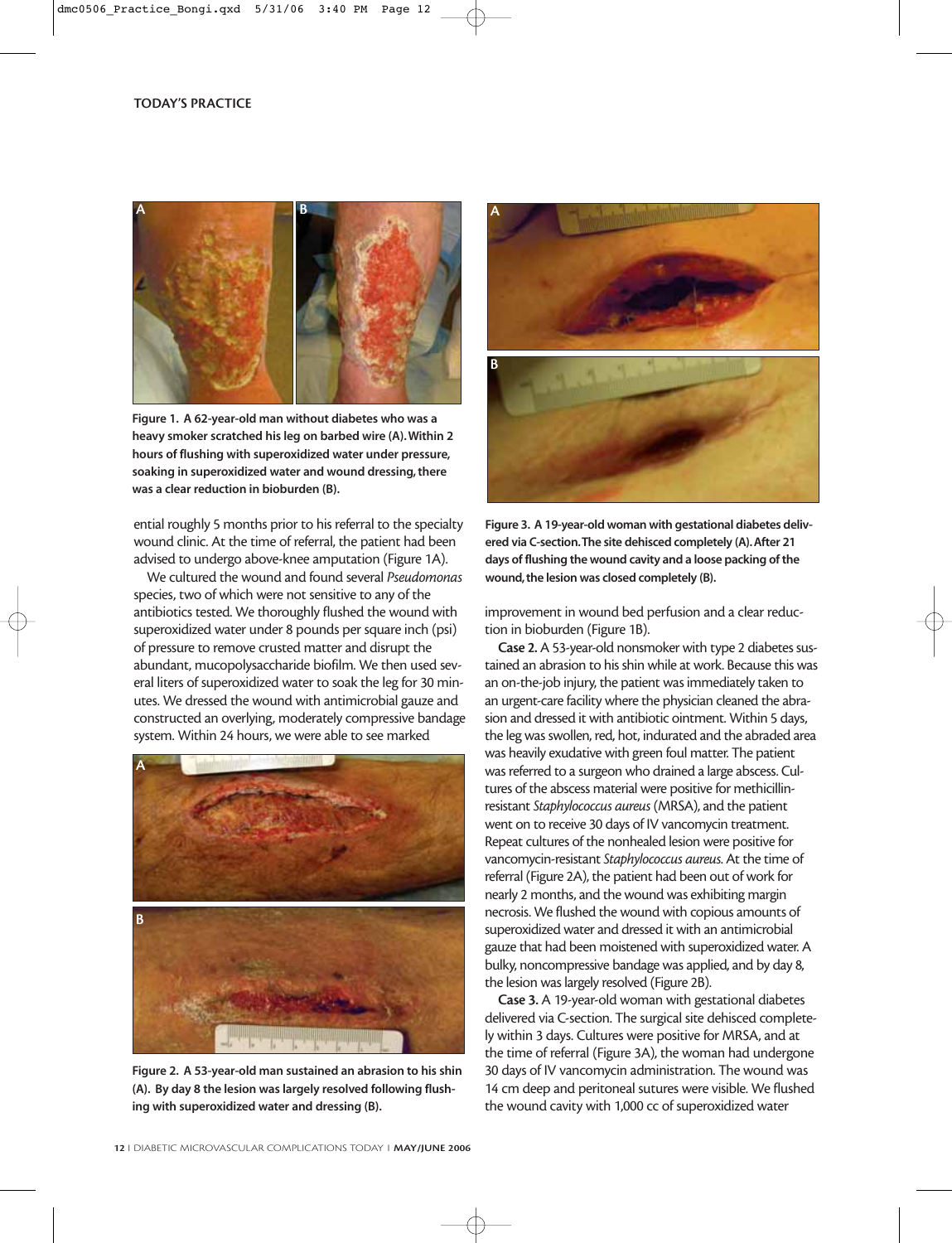

**Figure 4. A 49-year-old cholecystectomy patient had a subsequent infection and abdominal wall abscess (A). Only five dressing changes were needed in addition to flushing with superoxidized water to heal the wound (B).**

delivered under 8 psi pressure. We loosely packed the wound with antimicrobial gauze and used more of the same as a bulky, overlying bandage. We repeated this treatment twice weekly. By day 21, the lesion was closed completely (Figure 3B).

**Case 4.** A 49-year-old man underwent cholecystectomy with subsequent infection and abdominal wall abscess. After surgical drainage of the abscess, the man underwent 2 weeks of IV antibiotic administration that failed to clear the infection (Figure 4A). We flushed the wound cavity with superoxidized water under pressure and loosely packed it with antimicrobial gauze moistened with superoxidized water. Only five dressing changes were necessary to heal this wound completely (Figure 4B).

**Case 5.** A 66-year-old, insulin-dependent diabetic man had an 18-month history of ulceration and infection under the left second metatarsal head. At the time of referral (Figure 5A), the lesion had been expanding despite regular



**Figure 5. A 66-year-old insulin-dependent man had a history of ulceration (A).The wound healed rapidly after it was flushed with superoxidized water and the patient wore an offloading sandal (B).**



**Figure 6. A 45-year-old insulin-depedent woman had ray amputation secondary to developing a nonhealing ulcer and gangrene (A).The wound was soaked in superoxidized water and dressed. By day 40, the wound was healed (B).**

care and antibiotic administration. We flushed the lesion with superoxidized water and provided the patient with an offloading sandal. The combination of offloading, antibiosis via superoxidized water only, vascular enhancement caused by the superoxidized water administration and insititution of glycemic control resulted in rapid healing (Figure 5B).

**Case 6.** A 45-year-old, insulin-dependent diabetic woman underwent ray amputation secondary to development of a nonhealing plantar ulcer and digital gangrene. At the time of referral (Figure 6A), the amputation site had dehisced, and the wound was infected with a *Pseudomonas* species that did not respond to 30 days of IV antibiotic administration. Exposed bone and necrotic soft tissue were apparent at the deepest wound sites. We soaked the wound in superoxidized water for 30 minutes daily for 7 days, then reduced the frequency of treatment to twice weekly. The wound was dressed with antimicrobial gauze and bandaged with more of the same. By day 10, we were able to begin mechanical approximation of the wound edges, and by day 40, healing was complete (Figure 6B).

**Case 7.** This patient is a 58-year-old, insulin-dependent, diabetic man who is a very heavy smoker with advanced neuropathy. He was initially referred for treatment of two small diabetic ulcers on the lateral aspect of his left foot. On one occasion, he got his bandage wet and attempted to dry it himself with a blow-dryer. This resulted in secondand third-degree burns to the plantar surfaces of his toes (Figure 7A). We used daily soaks in superoxidized water to prevent infection and accelerate development of neovascularity. Within 30 days, the burns had improved sufficiently